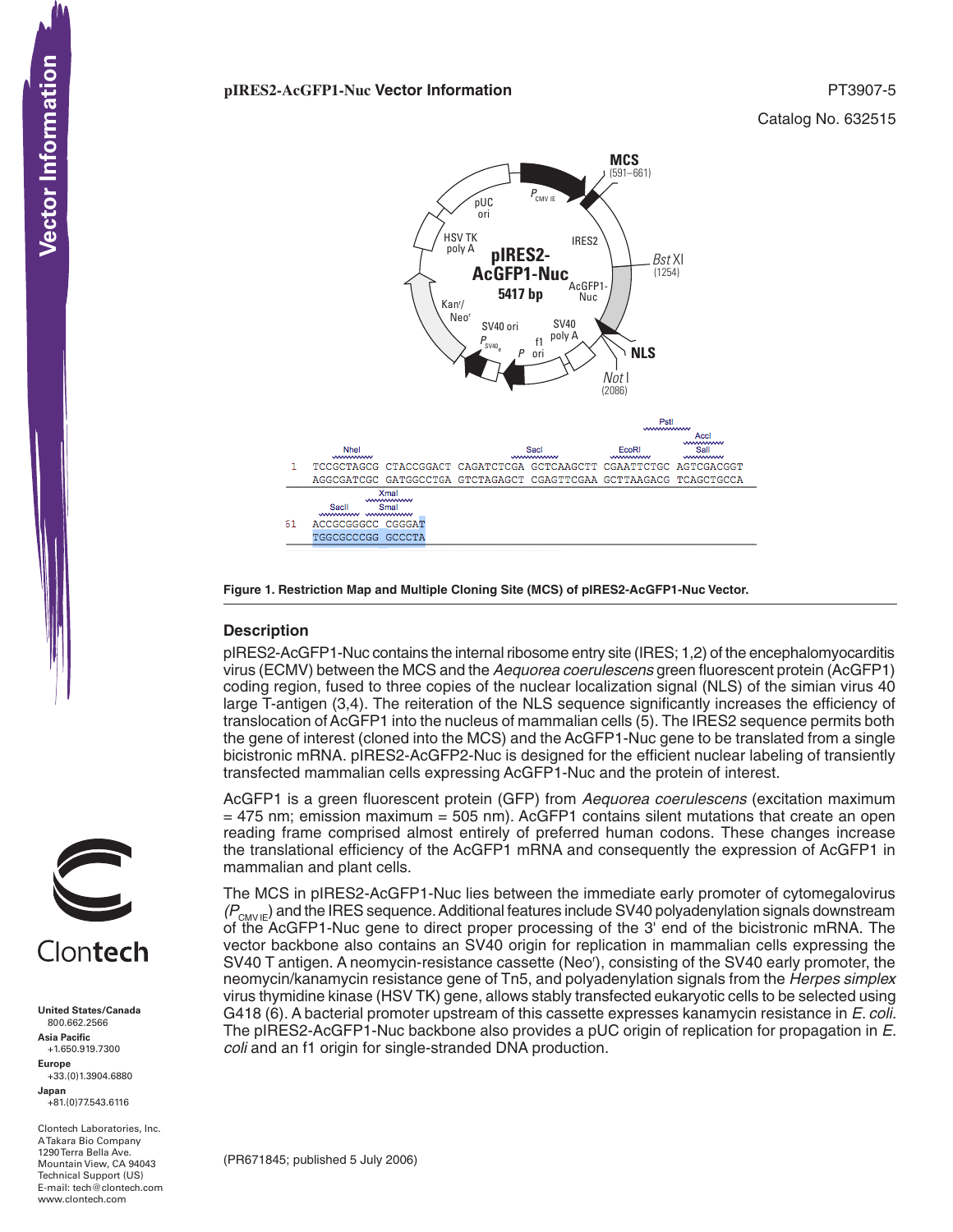## **Use**

pIRES2-AcGFP1-Nuc can be used to quickly identify cells expressing a gene of interest because, in addition to the gene of interest, transfected cells will also express AcGFP1-Nuc localized in the nucleus. This is especially advantageous for microscopic imaging and screening applications using nuclear labeling as a means of counting cells, as well as for monitoring nuclear translocation events. When transfecting with pIRES2-AcGFP1-Nuc, only cells expressing a protein of interest will be counted and imaged, because these are the only cells containing a green fluorescent nucleus.

Genes inserted into the MCS should include the initiating ATG and stop codons. Detection of AcGFP1-Nuc positive cells is possible 24 hours after transfection by flow cytometry or fluorescence microscopy. pIRES2-AcGFP1-Nuc and its derivatives can be introduced into mammalian cells using any standard transfection method. If required, stable transformants can be selected using G418 (6).

## **Location of features**

- Human cytomegalovirus (CMV) immediate early promoter: 1–589
	- Enhancer region: 59–465; TATA box: 554–560; Transcription start point: 583

C->G mutation to remove *Sac* I site: 569

- MCS: 591–661
- IRES sequence: 666–1250
- *Aequorea coerulescens* green fluorescent protein (AcGFP1) gene
- Start codon (ATG): 1254–1256; last codon of AcGFP1: 1968–1970 Tandem repeat of the nuclear localization signal (NLS): 1971–2081 Stop codon: 2082–2084
- SV40 early mRNA polyadenylation signal Polyadenylation signals: 2236–2286
- f1 single-strand DNA origin: 2223–2678 (packages the noncoding strand of AcGFP1-Nuc)
- SV40 origin of replication: 3129–3264
- SV40 early promoter/enhancer: 2962–3230
- Kanamycin/neomycin resistance gene: 3313–4107
- *Herpes simplex* virus (HSV) thymidine kinase (TK) polyadenylation signals: 4343–4361
- pUC plasmid replication origin: 4692–5335

# **Propagation in** *E. coli*

- Suitable host strains:  $DH5\alpha$  and other general-purpose strains. Single-stranded DNA production requires a host containing an F plasmid such as JM101 or XL1-Blue.
- Selectable marker: plasmid confers resistance to kanamycin (50 µg/ml) in *E. coli* hosts.
- *E. coli* replication origin: pUC
- Copy number: high

## **References**

- 1. Jackson, R.J., et al. (1990) *Trends Biochem. Sci.* **15**(12):477–483
- 2. Jang, S.K., et al. (1988) *J. Virol.* **62**(8):2636-2643
- 3. Kalderon, D., et al. (1984) *Cell* **39**(3):499–509
- 4. Lanford, R.E., et al. (1986) *Cell* **46**(4):575–582
- 5. Fischer-Fantuzzi, L. & Vesco, C. (1988) *Molec. Cell. Biol.* **8(**12):5495–5503
- 6. Gorman, C. (1985) In DNA Cloning: A Practical Approach, Vol. II, Ed. D.M. Glover. (IRL Press, Oxford, UK) pp. 143–190
- Note: The attached sequence file has been compiled from information in the sequence databases, published literature, and other sources, together with partial sequences obtained by Clontech. This vector has not been complet